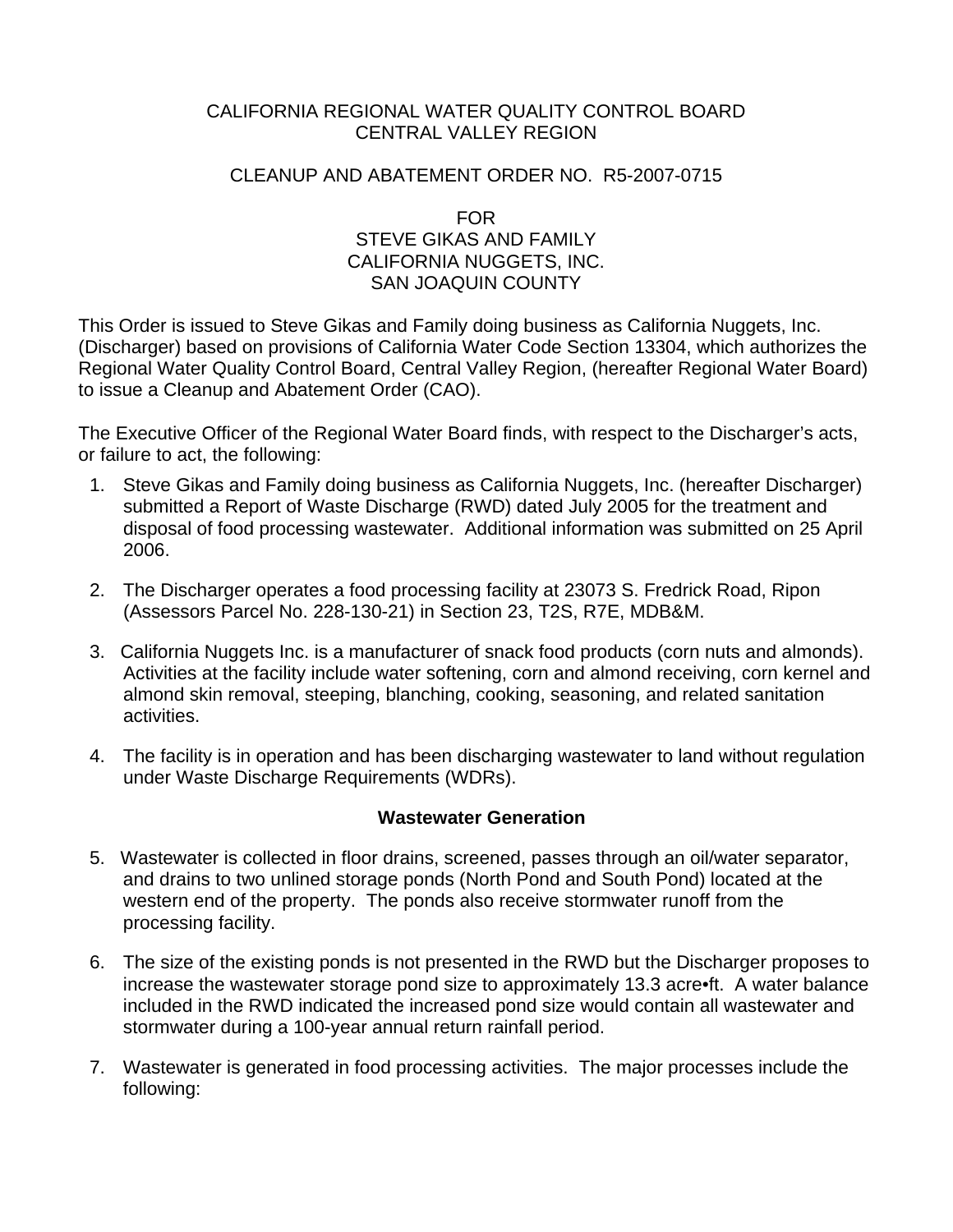- a. An on-site groundwater well provides the process water supply. Supply water is softened using ion-exchange water treatment prior to use. The ion-exchange vessels are regenerated on-site. Regeneration brine is discharged to the wastewater system.
- b. Caustic and acid rinses of the processing equipment are performed approximately every two weeks for sanitation purposes. The waste acid and base solutions are discharged to the wastewater system.
- c. Corn kernels are steeped in a lime solution (calcium oxide). After steeping, the kernels are rinsed again and then fried in soybean oil. Wastewater generated in the process includes softened rinse water and spent steeping water containing the lime solution.
- d. To process almonds, softened water is used to rinse the almonds, then hot water is used to blanch the skins to allow skin removal by rollers. The blanching water and rinsewater is discharged to the wastewater system.
- e. Wastewater is treated with an oil-water separator and is then pumped to the two wastewater storage ponds. Standpipe aerators are used to circulate the wastewater and aerate the ponds.
- f. Stormwater that falls on the processing facility is also discharged to the wastewater ponds.
- 8. The Discharger estimates the wastewater flow rate at 15,000 gallons per day. Stormwater runoff from the processing facility is mixed with the wastewater in the wastewater ponds.
- 9. Supply water and wastewater samples were collected on 1 April 2005; samples were collected from the water supply, steeping water, and wastewater pond water. Because the pond water samples were collected during the spring, pond water quality was likely diluted with relatively clean stormwater. Water quality is characterized in the table below:

| Constituent                                    | Units   | <b>Supply Water</b> | <b>Steeping Water Pond Water</b> |          |
|------------------------------------------------|---------|---------------------|----------------------------------|----------|
| <b>Biochemical Oxygen Demand</b>               | mg/L    | ND(2.0)             | ND(2.0)                          | 1,600    |
| <b>Nitrate</b>                                 | mg/L    | 71                  | 66                               | < 0.05   |
| <b>TKN</b>                                     | mg/L    | ND (1.0)            | ND (1.0)                         | 27       |
| Ammonia                                        | mg/L    | ND (1.0)            | ND (1.0)                         | ND (1.0) |
| <b>Fixed Dissolved Solids</b>                  | mg/L    | 330                 | 330                              | 1,000    |
| <b>Total Dissolved Solids</b>                  | mg/L    | 400                 | 430                              | 2,800    |
| Bicarbonate Alkalinity (as CaCO <sub>3</sub> ) | mg/L    | 130                 | 120                              | 51       |
| Carbonate Alkalinity (as CaCO <sub>3</sub> )   | mg/L    | ND (1.0)            | ND (1.0)                         | ND (1.0) |
| Hydroxide Alkalinity (as CaCO <sub>3</sub> )   | mg/L    | ND(1.0)             | ND (1.0)                         | ND (1.0) |
| Calcium                                        | mg/L    | 54                  | 5.8                              | 220      |
| Chloride                                       | mg/L    | 19                  | 18                               | 120      |
| Copper                                         | mg/L    | ND (0.005)          | ND (0.005)                       | 0.017    |
| <b>Electrical Conductivity</b>                 | umho/cm | 520                 | 500                              | 1500     |
| Foaming Agents (MBAS)                          | mg/L    | < 0.10              | < 0.10                           | 0.52     |
| Iron                                           | mg/L    | 0.03                | 0.02                             | 1.5      |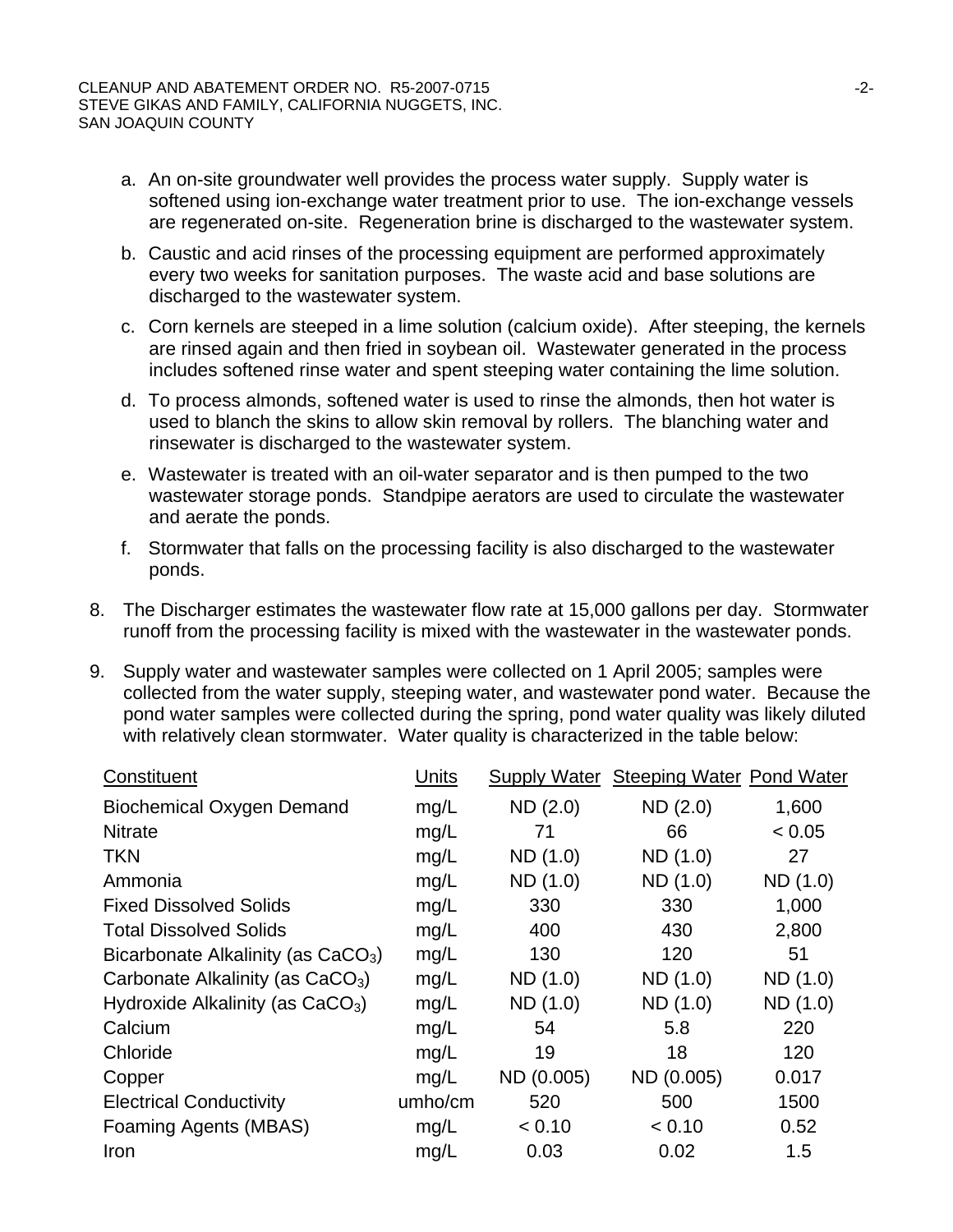#### CLEANUP AND ABATEMENT ORDER NO. R5-2007-0715 STEVE GIKAS AND FAMILY, CALIFORNIA NUGGETS, INC. SAN JOAQUIN COUNTY

| Constituent           | Units          |           | Supply Water Steeping Water Pond Water |      |
|-----------------------|----------------|-----------|----------------------------------------|------|
| Magnesium             | mg/L           | 16        | 1.7                                    | 23   |
| Manganese             | mg/L           | ND (0.01) | ND (0.01)                              | 0.16 |
| pH                    | $\blacksquare$ | 7.7       | 7.8                                    | 4.7  |
| Sodium                | mg/L           | 24        | 100                                    | 100  |
| <b>Sulfate</b>        | mg/L           | 35        | 32                                     | 33   |
| <b>Total Hardness</b> | mg/L           | 200       | 22                                     | 640  |
| Zinc                  | mg/L           | < 0.02    | ND (0.02)                              | 0.14 |

#### **Wastewater Application**

- 10. Water is applied to the 4.3-acre land application area by spray irrigation. The land application area is not actively cropped; weeds grow in the land area but they are not harvested.
- 11. Waste constituent loading rates discussed below are based on: (a) a single sample event that may not adequately characterize wastewater quality throughout the year and (b) estimated wastewater generation rates. Based on the information in the RWD, the waste constituent loading rates are described below:
	- a. The maximum loading rate for Biochemical Oxygen Demand (BOD) will occur in July (108 lbs/ac•day); the annual average BOD loading rate is 54 lbs/ac•day. The loading rate in the land application area is unlikely to generate nuisance odors. However, the concentration of BOD in the Pond Water (1,600 mg/L) may result in malodorous conditions or may cause impacts to the underlying groundwater.
	- b. The annual Total Nitrogen (TN) loading rate is 368 lbs/ac•year, which is greater than the approximate nitrogen uptake for weeds of approximately 150 to 325 lbs/ac•year. No added fertilizer is applied to the land application area. Because the plant matter is not harvested and removed from the land application area, the nitrogen application may result in groundwater degradation.
	- c. The Fixed Dissolved Solids (FDS) loading rate is approximately 10,565 lbs/ac•year, which significantly exceeds the crop uptake capacity. The Western Fertilizer Handbook lists the plant macronutrient uptake potential for grass crops to be approximately 425 to 925 lbs/ac•year depending on the plants grown. The nitrogen uptake potential (which is one of the macronutrients and is discussed in Item b above) is estimated to be 150 to 325 lbs/ac•year. Secondary and trace nutrient uptake rates will increase the plant uptake rate to a minor extent. The FDS application rate is likely to continue degradation of groundwater, especially since the plant matter is not harvested and removed from the land application area.

## **Groundwater Quality**

12. Four groundwater monitoring wells exist at the facility. The wells were installed on 18 August 2005, as part of preparation of the RWD. Groundwater exists approximately 11.5 to 15 feet below the ground surface and flows to the southwest. The wells have been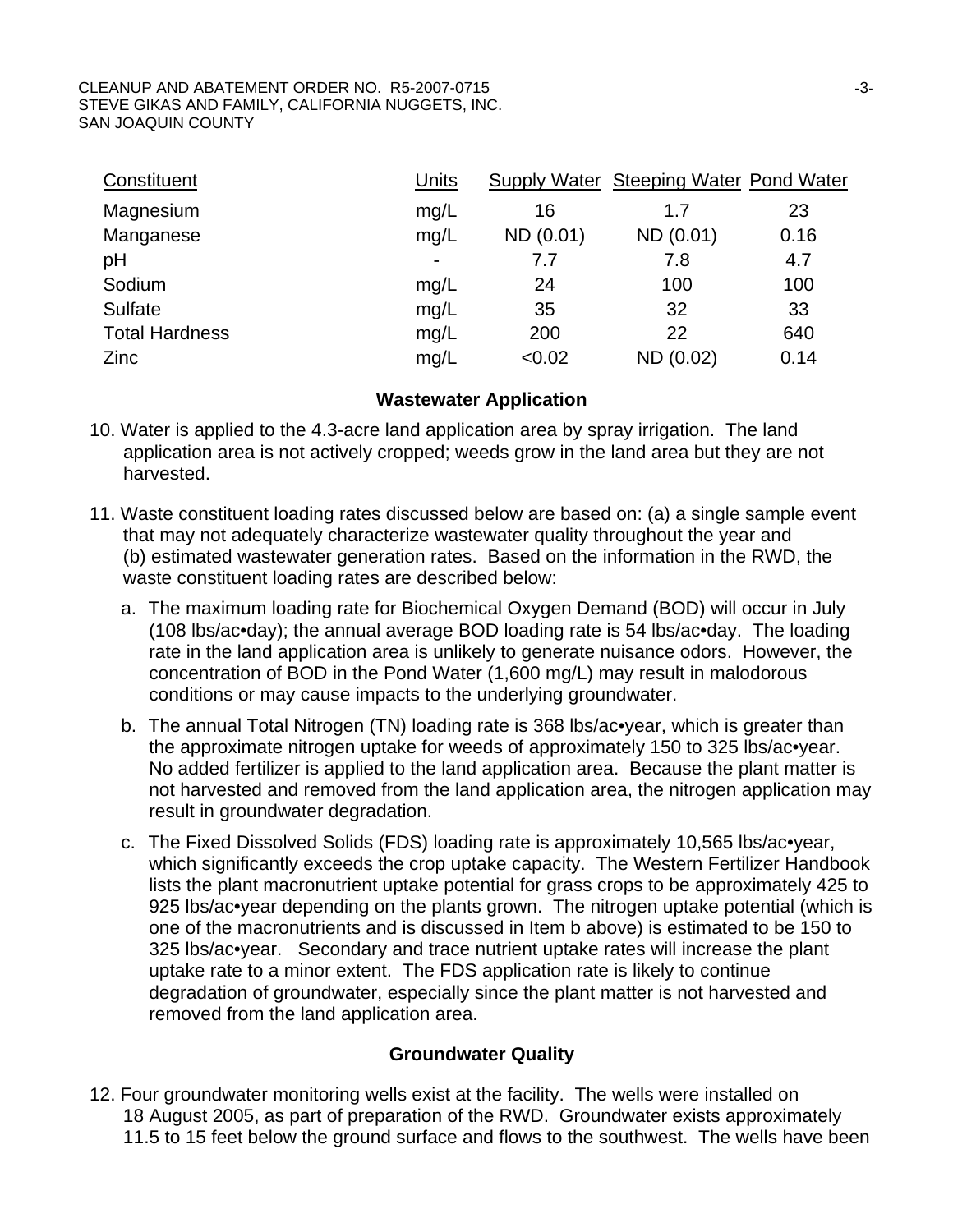sampled four times since installation. Well MW-1 is located upgradient of the facility, Well MW-2 is located downgradient of the 4.3-acre land application area, Well MW-3 is located downgradient of the North Pond, and Well MW-4 is located downgradient of the south pond. A summary of groundwater quality is presented below:

| Well        | Date              | <u>Units</u> | <b>NO3-N</b>               | <b>TKN</b>     | NH <sub>3</sub>             |      | <u>TDS</u> FDS   |        | <u>Ca Mg</u> | Na     | $\underline{\text{Cl}}$ | <b>Hardness</b> |
|-------------|-------------------|--------------|----------------------------|----------------|-----------------------------|------|------------------|--------|--------------|--------|-------------------------|-----------------|
| $MW-1$      | 9/6/05            | mg/L         | 25.5                       | 0.8            | ND(0.2)                     | 1010 | 800              | 63     | 25           | 239    | 46                      | 260             |
| <b>MW-1</b> | 2/28/06 mg/L      |              | 22                         |                | ND(0.5) ND(0.2)             | 960  | 830              | 67     |              | 24 205 | 22                      | 266             |
| <b>MW-1</b> | 5/25/06 mg/L      |              | 18.9                       |                | ND (0.5) ND (0.2)           | 920  | 770              | 67     |              | 24 213 | 23                      | 266             |
| $MW-1$      | 8/15/06 mg/L      |              | 18.2                       | 0.9            | 0.6                         | 900  | 760              | 67     |              | 25 223 | 24                      | 270             |
|             |                   |              | MW-2 9/6/05 mg/L ND (0.1)  | 1.2            | ND (0.2) 1120 960 230 73 55 |      |                  |        |              |        | 102                     | 874             |
|             | MW-2 2/28/06 mg/L |              | 2.9                        |                | ND(0.5) ND(0.2)             | 760  | 640              | 131 42 |              | 45     | 90                      | 500             |
|             | MW-2 5/25/06 mg/L |              | 7.8                        |                | ND (0.5) ND (0.2)           | 790  | 660              | 143 46 |              | 46     | 105                     | 546             |
|             | MW-2 8/15/06 mg/L |              | 2.1                        | 0.9            | ND(0.2)                     | 780  | 650              | 134 46 |              | 45     | 96                      | 524             |
|             | MW-3 9/6/05 mg/L  |              | 0.5                        | 1.1            | 0.2                         | 840  | 760 129 39       |        |              | 70     | ND(1.0)                 | 482             |
|             |                   |              | MW-3 2/28/06 mg/L ND (0.1) | 0.9            | 0.2                         | 930  | 840              | 177 48 |              | 57     | 39                      | 639             |
|             | MW-3 5/25/06 mg/L |              | 1.5                        | 1.1            | ND(0.2)                     | 920  | 820              | 185 50 |              | 58     | 45                      | 665             |
|             | MW-3 8/15/06 mg/L |              | 2.2                        | ND (0.5)       | 0.2                         | 880  | 780              | 164 44 |              | 54     | 42                      | 590             |
|             |                   |              | MW-4 9/6/05 mg/L ND (0.1)  | $\overline{7}$ | 5.9                         |      | 1290 1160 260 61 |        |              | 68     | 10                      | 900             |
|             |                   |              | MW-4 2/28/06 mg/L ND (0.1) | 26             | 9                           |      | 1380 1250 277 63 |        |              | 75     | 120                     | 950             |
|             |                   |              | MW-4 5/25/06 mg/L ND (0.1) | 24             | 24                          |      | 1370 1230 277 66 |        |              | 83     | 109                     | 963             |
|             |                   |              | MW-4 8/15/06 mg/L ND (0.1) | 15             | 9                           |      | 1430 1260 272 61 |        |              | 67     | 83                      | 930             |

NO3-N denotes Nitrate as Nitrogen. TKN denotes Total Kjeldahl Nitrogen. NH3 denotes ammonia. TDS denotes Total Dissolved Solids. FDS denotes Fixed Dissolved Solids. Ca denotes calcium. Mg denotes magnesium. Na denotes sodium. Cl denotes chloride. ND denotes Not Detected, detection limit in parentheses.

- 13. The following groundwater trends are noted based on the average concentrations of waste constituents in groundwater:
	- a. Higher concentrations of nitrate as nitrogen were detected in upgradient Well MW-1 than in wells located downgradient of the waste application areas. Higher concentrations of TKN (in most cases consisting primarily of ammonia) were observed in the downgradient wells, especially Well MW-4.
	- b. Higher concentrations of TDS and FDS were detected in Well MW-4 (downgradient of the ponds) than in Well MW-1 or in Wells MW-2 and MW-3. However, Well MW-1 possessed a higher TDS concentration than Wells MW-2 and MW-3; in addition, the FDS concentration was higher in Well MW-1 than MW-2. Well MW-2 had a higher FDS concentration than Well MW-1. Staff notes that both Well MW-2 and Well MW-3 are located downgradient of waste application areas, it is unknown why the TDS and FDS data does not show increases in TDS and FDS concentrations.
	- c. Higher concentrations of hardness, calcium, and magnesium were detected in Wells MW-2, MW-3, and MW-4 compared to the upgradient Well MW-1. Because hardness,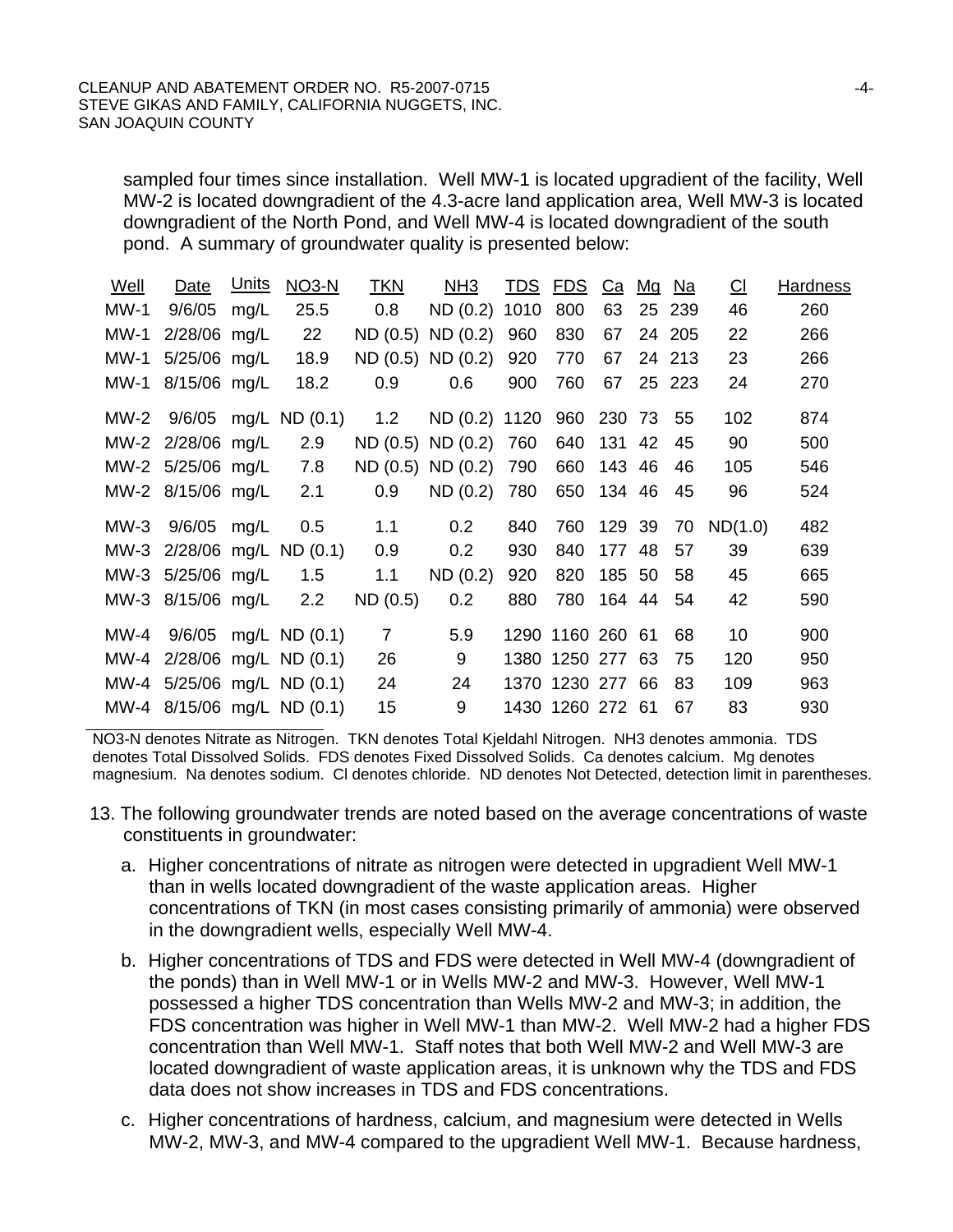calcium, and magnesium are related they are considered together. (Hardness is a measure of polyvalent cations in water and generally represents the concentration of calcium and magnesium ions).

- i. Hardness increased by a factor of 3.5 between Well MW-1 and MW-4. The concentrations in Wells MW-2 and MW-3 also increased two to three times the concentration reported in Well MW-1.
- ii. The largest increase over concentrations in Well MW-1 was reported for calcium, which was four times higher in Well MW-4 than Well MW-1. The calcium concentrations in Wells MW-2 and MW-3 were higher than background by a factor of two to three.
- iii. Magnesium concentrations were approximately twice as high in Wells MW-2, MW-3, and MW-4 as the concentration in Well MW-1. The greatest increase reported was in Well MW-4.
- d. Higher concentrations of alkalinity were detected in Well MW-4 than in Well MW-1 or in Wells MW-2 and MW-3. The average concentration in Well MW-2 is slightly lower than the concentration in Well MW-1.
- e. Higher concentrations of sodium were detected in Well MW-1 than in wells located downgradient of the waste application areas. The concentration reported in Well MW-1 is three to four times higher than in the wells located downgradient of waste discharge areas. This unexpected distribution of sodium may indicate other unidentified waste discharge has occurred in the vicinity of Well MW-1.
- 14. Based on the available groundwater quality information and the wastewater quality data, groundwater has been degraded as a result of wastewater discharge to the ponds and to the land application area.

## **Wastewater System Improvements**

- 15. The Discharger has described improvements to the wastewater system that will reduce the likelihood of continued groundwater degradation. The improvements consist of the following:
	- a. Off-site disposal of ion exchange regeneration brine. The RWD identified discharge of ion-exchange regeneration brine as the largest single source of FDS to the wastewater system.
	- b. Installation of a flow meter on the well used for the process water supply. All flow rates described in the RWD are estimates; the flow rate may be higher than stated in the RWD.
	- c. Enlargement of the wastewater ponds' storage capacity and lining the ponds with a synthetic liner. The RWD does not state the existing pond storage capacity and recommends increasing the storage capacity and lining the pond. However, the type of liner is not described.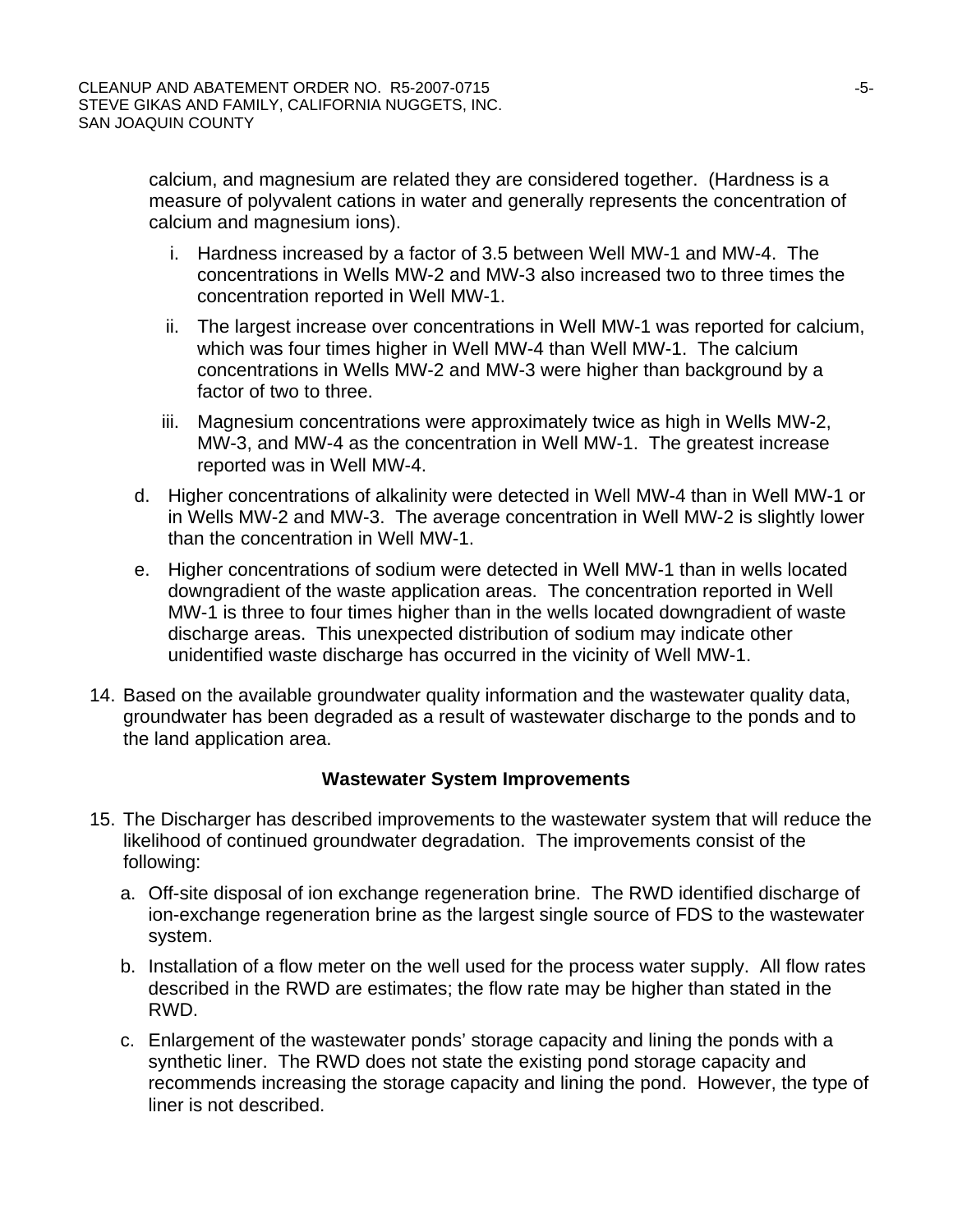## **Regulatory Considerations**

- 16. As described in the Findings, the discharge of waste to land at the proposed loading rates threatens to cause pollution or nuisance. The Discharger, by failing to control the discharge, has caused or permitted, or threatens to cause or permit, waste to be discharged in such a manner that it threatens to cause a threat to public health and/or create a condition of pollution or nuisance. Each of these actions subjects the Discharger to an order under Section 13304 of the California Water Code.
- 17. The *Water Quality Control Plan for the Sacramento River and San Joaquin River Basins, Fourth Edition*, (hereafter Basin Plan) designates beneficial uses, establishes water quality objectives, contains implementation plans and policies for protecting waters of the basin, and incorporates by reference plans and policies adopted by the State Water Board. Pursuant to Section 13263(a) of the California Water Code, waste discharge requirements must implement the Basin Plan.
- 18. Surface water drainage is to the Stanislaus River. The beneficial uses of the Stanislaus River from Goodwin Dam to the San Joaquin River are agricultural supply; industrial process supply; industrial service supply; hydropower generation; water contact recreation; non-contact water recreation; warm freshwater habitat; cold freshwater habitat; migration of aquatic organisms; spawning, reproduction, and/or early development; and wildlife habitat.
- 19. The beneficial uses of underlying groundwater are municipal and domestic water supply, agricultural supply, industrial service supply, and industrial process supply.
- 20. Section 13304(a) of the California Water Code provides that: "*Any person who has discharged or discharges waste into the waters of this state in violation of any waste discharge requirement or other order or prohibition issued by a regional board or the state board, or who has caused or permitted, causes or permits, or threatens to cause or permit any waste to be discharged or deposited where it is, or probably will be, discharged into the waters of the state and creates, or threatens to create, a condition of pollution or nuisance, shall upon order of the regional board, clean up the waste or abate the effects of the waste, or, in the case of threatened pollution or nuisance, take other necessary remedial action, including, but not limited to, overseeing cleanup and abatement efforts. A cleanup and abatement order issued by the state board or a regional board may require the provision of, or payment for, uninterrupted replacement water service, which may include wellhead treatment, to each affected public water supplier or private well owner. Upon failure of any person to comply with the cleanup or abatement order, the Attorney General, at the request of the board, shall petition the superior court for that county for the issuance of an injunction requiring the person to comply with the order. In the suit, the court shall have jurisdiction to grant a prohibitory or mandatory injunction, either preliminary or permanent, as the facts may warrant."*
- 21. Section 13267(b) of the California Water Code provides that: "*In conducting an investigation specified in subdivision (a), the regional board may require that any person who has discharged, discharges, or is suspected of having discharged or discharging, or*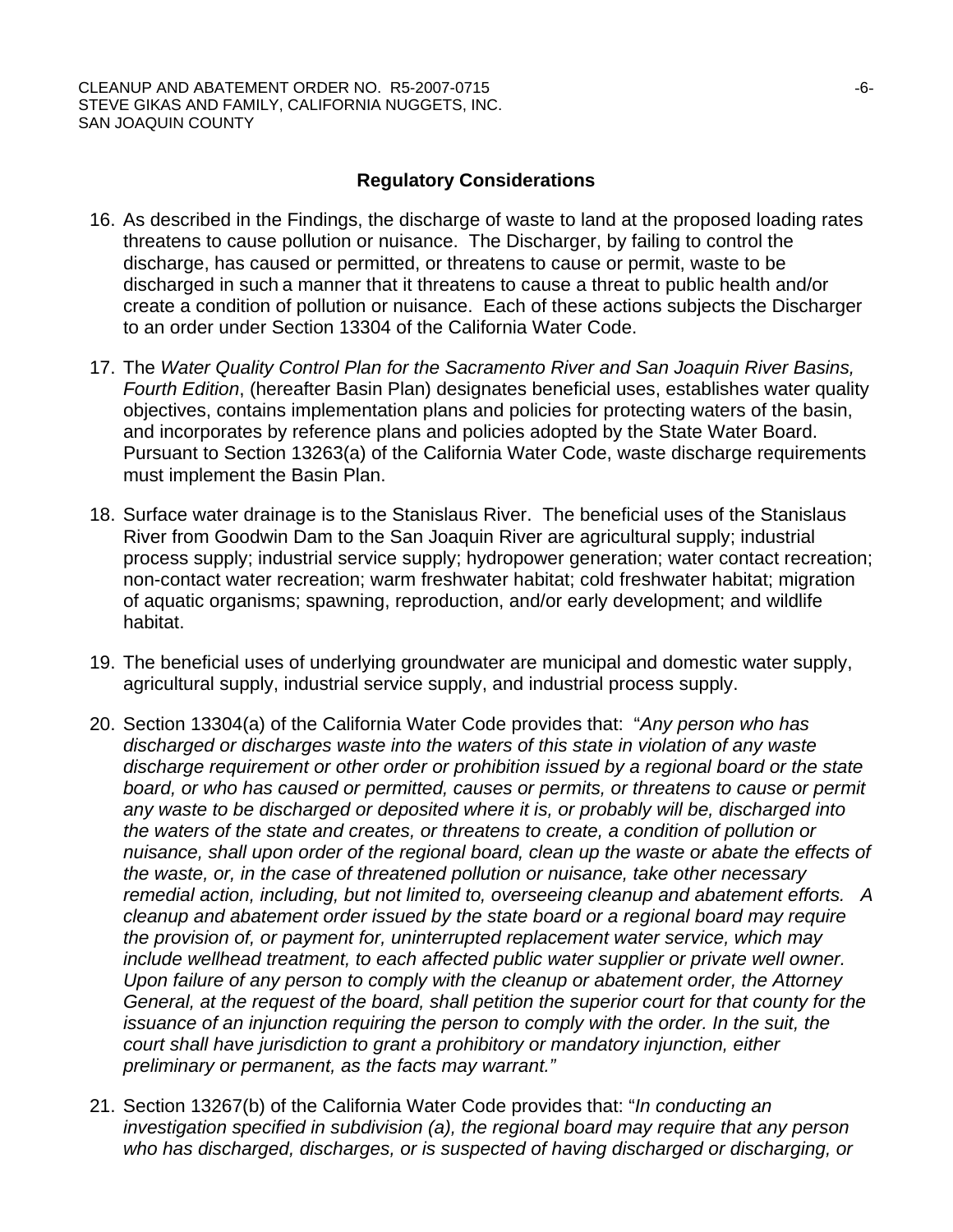*who proposes to discharge waste within its region, or any citizen or domiciliary, or political agency or entity of this state who has discharged, discharges, or is suspected of having discharged or discharging, or who proposes to discharge, waste outside of its region that could affect the quality of waters within its region shall furnish, under penalty of perjury, technical or monitoring program reports which the regional board requires. The burden, including costs, of these reports shall bear a reasonable relationship to the need for the report and the benefits to be obtained from the reports. In requiring those reports, the regional board shall provide the person with a written explanation with regard to the need*  for the reports, and shall identify the evidence that supports requiring that person to *provide the reports."*

- 22. The technical reports required by this Order are necessary to ensure compliance with this CAO, and to ensure the protection of the public health and safety, and waters of the State. The Discharger owns and operates the facility that discharges waste subject to this Order.
- 23. The issuance of this Order is an enforcement action taken by a regulatory agency and is exempt from the provisions of the California Environmental Quality Act, pursuant to Section 15321(a)(2), Title 14, California Code of Regulations.
- 24. Any person affected by this action of the Regional Water Board may petition the State Water Resources Control Board (State Board) to review the action in accordance with Section 2050 through 2068, Title 23, California Code of Regulations. The petition must be received by the State Board within 30 days of the date of this Order. Copies of the law and regulations applicable to filing petitions are available at http://www.waterboards.ca.gov/water\_laws/cawtrcde/wqpetition\_instr.html and will also be provided upon request.

**IT IS HEREBY ORDERED** that, pursuant to Sections 13304 and 13267 of the California Water Code, Steve Gikas and Family shall cleanup and abate, forthwith, the wastewater treatment facility such that wastewater application will not cause degradation of groundwater quality.

Any person signing a document submitted under this Order shall make the following certification:

*"I certify under penalty of law that I have personally examined and am familiar with the information submitted in this document and all attachments and that, based on my knowledge and on my inquiry of those individuals immediately responsible for obtaining the information, I believe that the information is true, accurate, and complete. I am aware that there are significant penalties for submitting false information, including the possibility of fine and imprisonment."* 

1. **Effective immediately**, no food processing wastewater, water softening ion exchange brine, laboratory waste, or other food processing wastewater other than domestic wastewater typical of residential households may be discharged to the on-site septic system.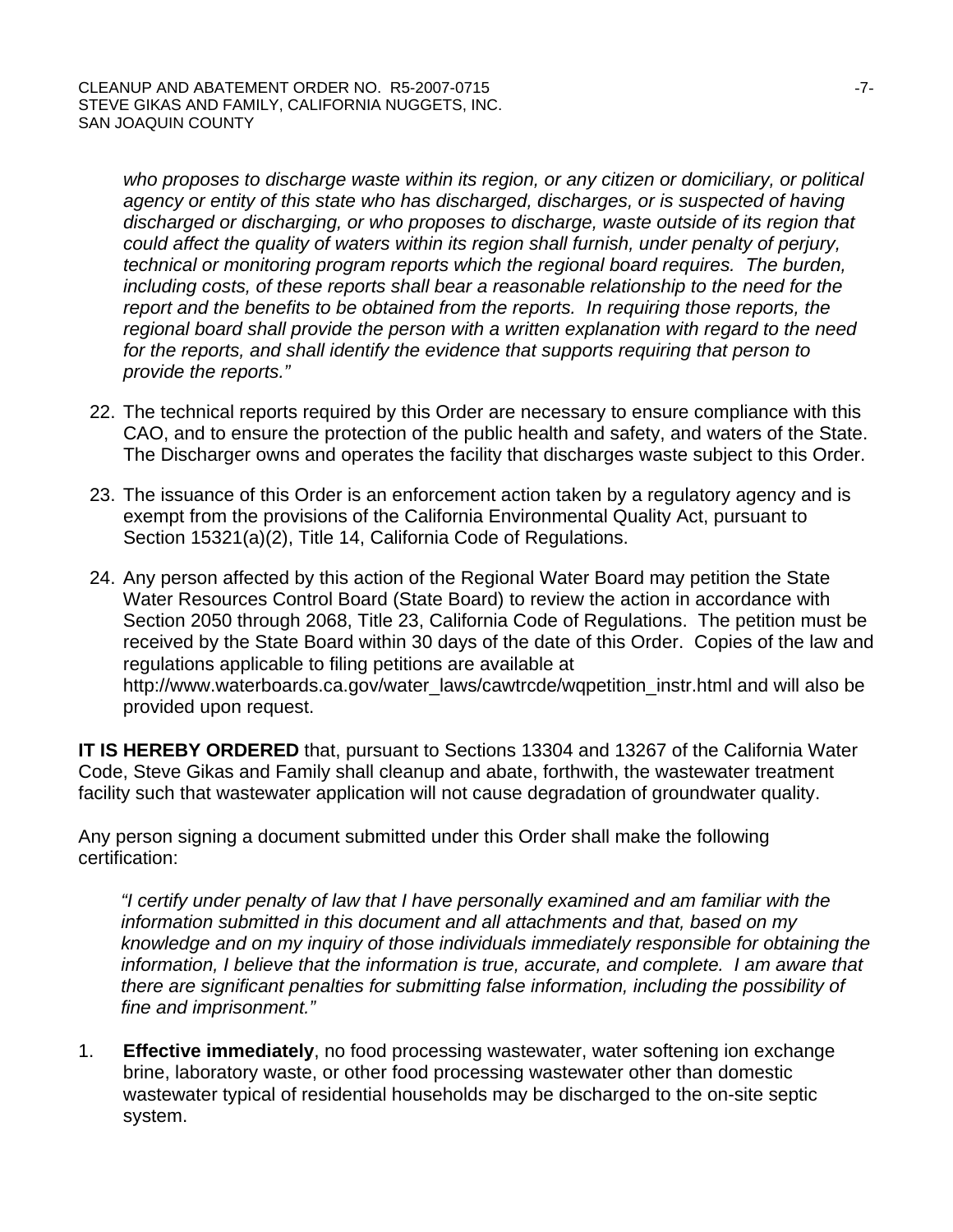- 2. By **2 July 2007**, the Discharger shall implement the Monitoring and Reporting Program presented in Attachment A, which is attached hereto and made part of this order by reference.
- 3. By **31 August 2007**, the Discharger shall submit a report describing installation of at least two flow meters capable of measuring: (a) the wastewater flow rate or the supply water flow rate and, (b) the flow rate of wastewater applied to the land application area. The meters shall include totalizers to determine total flow.
- 4. By **31 August 2007**, the Discharger shall submit a report describing the removal of ion exchange brine from the wastewater flow. The report shall describe the change and the disposal of any ion exchange regeneration brine. As of **31 August 2007**, the discharge of ion exchange brine to the wastewater ponds is prohibited.
- 5. By **31 August 2007**, the Discharger shall submit an *Interim Cropping Plan* that describes growing a crop on the land application area for the purpose of waste constituent uptake. The *Interim Cropping Plan* shall be implemented by **30 November 2007**, and shall result in removal of plant matter from the land application area and use for animal feed or other beneficial use.
- 6. By **1 September 2008**, the Discharger shall submit a *Wastewater Characterization Report* that characterizes and evaluates the wastewater quality and potential waste source control measures, and compares the groundwater quality to wastewater applied to land. The report shall present a determination of whether of not the wastewater should be classified as "designated" pursuant to California Water Code Section 13173(b).
- 7. By **31 December 2008**, the Discharger shall submit a *Report of Waste Discharge Addendum*. The report shall be presented in a technical report prepared by a California Registered Professional Engineer or Geologist. If the *Wastewater Characterization Report* determines the wastewater can be handled as nondesignated waste, the Addendum shall address the following:
	- a. Information that addresses the list of items presented on Attachment B, which is attached hereto and made part of this order by reference.
	- b. A workplan describing the liner that will be installed in the wastewater pond(s) to limit percolation from the ponds to that which will not degrade the underlying groundwater. The workplan shall include a schedule of implementation.
	- c. A cropping plan that describes the crop grown, wastewater application plan, crop harvest, plant residue disposal, tailwater control, sources and quality of supplemental irrigation water.

If the wastewater is to be managed as designated waste, then the RWD shall contain the information required in Section 21710 of Title 27, California Code of Regulations.

In addition to the above, the Discharger shall comply with all applicable provisions of the California Water Code that are not specifically referred to in this Order. As required by the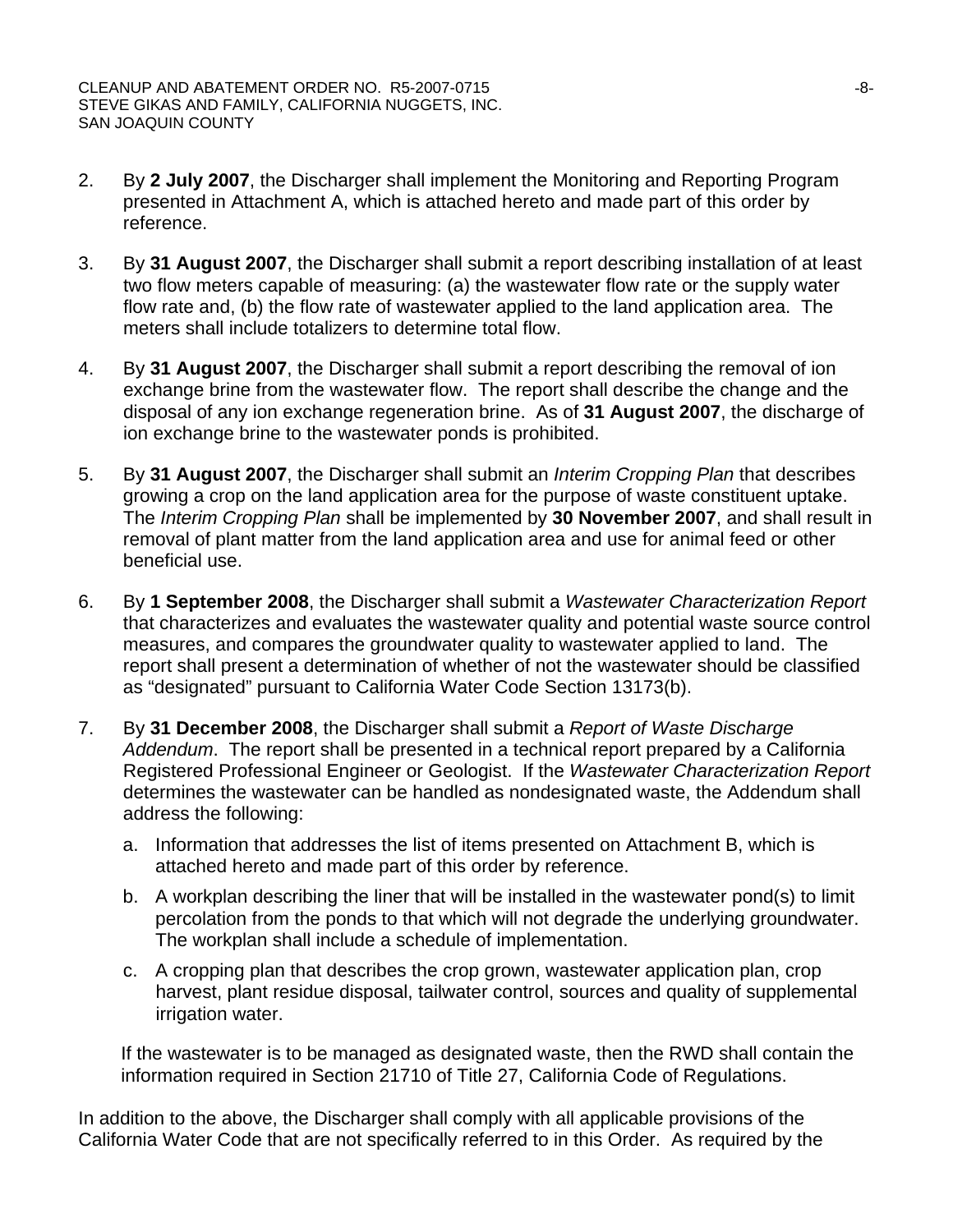CLEANUP AND ABATEMENT ORDER NO. R5-2007-0715 STEVE GIKAS AND FAMILY, CALIFORNIA NUGGETS, INC. SAN JOAQUIN COUNTY

California Business and Professions Code Sections 6735, 7835, and 7835.1, all reports shall be prepared by, or under the supervision of, a California Registered Engineer or Professional Geologist and signed by the registered professional.

If, in the opinion of the Executive Officer, the Discharger fails to comply with the provisions of this Order, the Executive Officer may refer this matter to the Attorney General for judicial enforcement or may issue a complaint for administrative civil liability.

Failure to comply with this Order may result in the assessment of an Administrative Civil Liability up to \$1,000 per day or up to \$10,000 per day of violation, depending on the violation, pursuant to the California Water Code, including Section 13268. The Regional Water Board reserves its right to take any enforcement actions authorized by law.

This Order is effective upon the date of signature.

 Original signed by PAMELA C. CREEDON, Executive Officer

 14 June 2007 (Date)

TRO: 6/13/07

Attachment A, Monitoring and Reporting Program No. R5-2007-0715 Attachment B, Additional Information Requirements for Report of Waste Discharge Addendum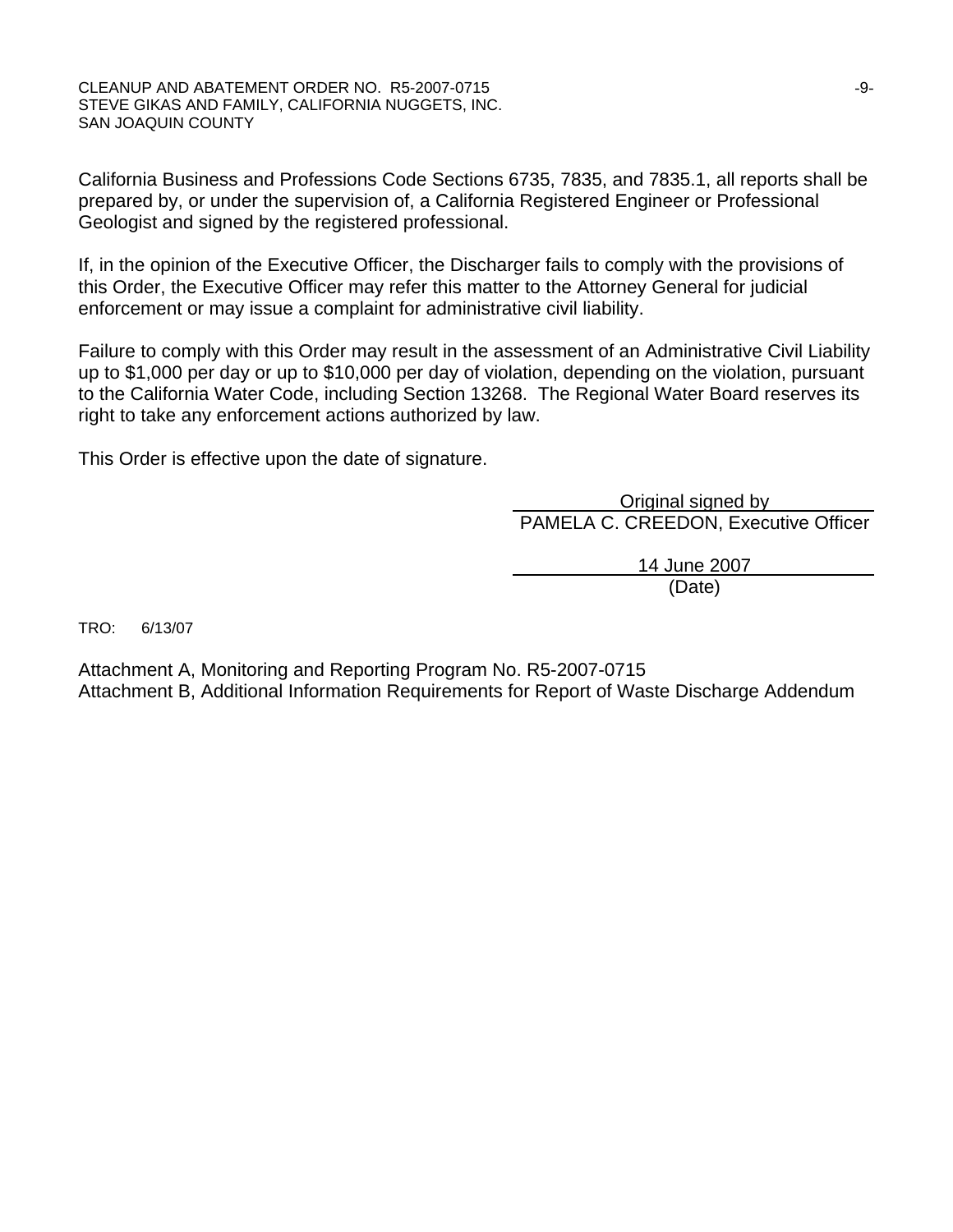#### CLEANUP AND ABATEMENT ORDER NO. R5-2007-0715 ATTACHMENT A

## CALIFORNIA REGIONAL WATER QUALITY CONTROL BOARD CENTRAL VALLEY REGION

#### MONITORING AND REPORTING PROGRAM NO. R5-2007-0715

#### FOR STEVE GIKAS AND FAMILY CALIFORNIA NUGGETS, INC. SAN JOAQUIN COUNTY

This monitoring and reporting program (MRP) incorporates requirements for monitoring of the process wastewater, wastewater ponds, land application areas, solid waste, and groundwater. This MRP is issued pursuant to Water Code Section 13267. The Discharger shall not implement any changes to this MRP unless and until a revised MRP is issued by the Executive Officer.

All wastewater samples should be representative of the volume and nature of the discharge. The time, date, and location of each grab sample shall be recorded on the sample chain of custody form. Process wastewater flow monitoring shall be conducted continuously using a flow meter and shall be reported in cumulative gallons per day.

Field test instruments (such as pH and dissolved oxygen) may be used provided that:

- 1. The operator is trained in the proper use of the instrument;
- 2. The instruments are field calibrated prior to each use;
- 3. Instruments are serviced and/or calibrated by the manufacturer at the recommended frequency; and
- 4. Field calibration reports are submitted as described in the "Reporting" section of this MRP.

## **INFLUENT MONITORING**

Process wastewater samples shall be collected prior to entering the wastewater treatment pond. Influent monitoring for the process wastewater system shall include at least the following:

| Constituents | Units   | Type of    | Sampling                                                                         | Reporting |
|--------------|---------|------------|----------------------------------------------------------------------------------|-----------|
|              |         | Sample     | <b>Frequency</b>                                                                 | Frequency |
| Flow         | gallons | Continuous | $\overline{Daily}^{1,2}$                                                         | Monthly   |
|              |         |            | Continuous menitoring requires deily meter reading or quitemeted data sollection |           |

 $\alpha^2$  Continuous monitoring requires daily meter reading or automated data collection.<br>2. Flou monitoring aboll bogin by 21 August 2007.

<sup>2</sup> Flow monitoring shall begin by 31 August 2007.

## **WASTEWATER POND MONITORING**

Samples shall be collected from an established sampling station located in an area that will provide representative samples of the water in each wastewater storage pond. Freeboard shall be measured vertically from the surface of the pond water to the lowest elevation of the surrounding berm and shall be measured to the nearest 0.1 foot. Monitoring of the ponds shall include, at a minimum, the following: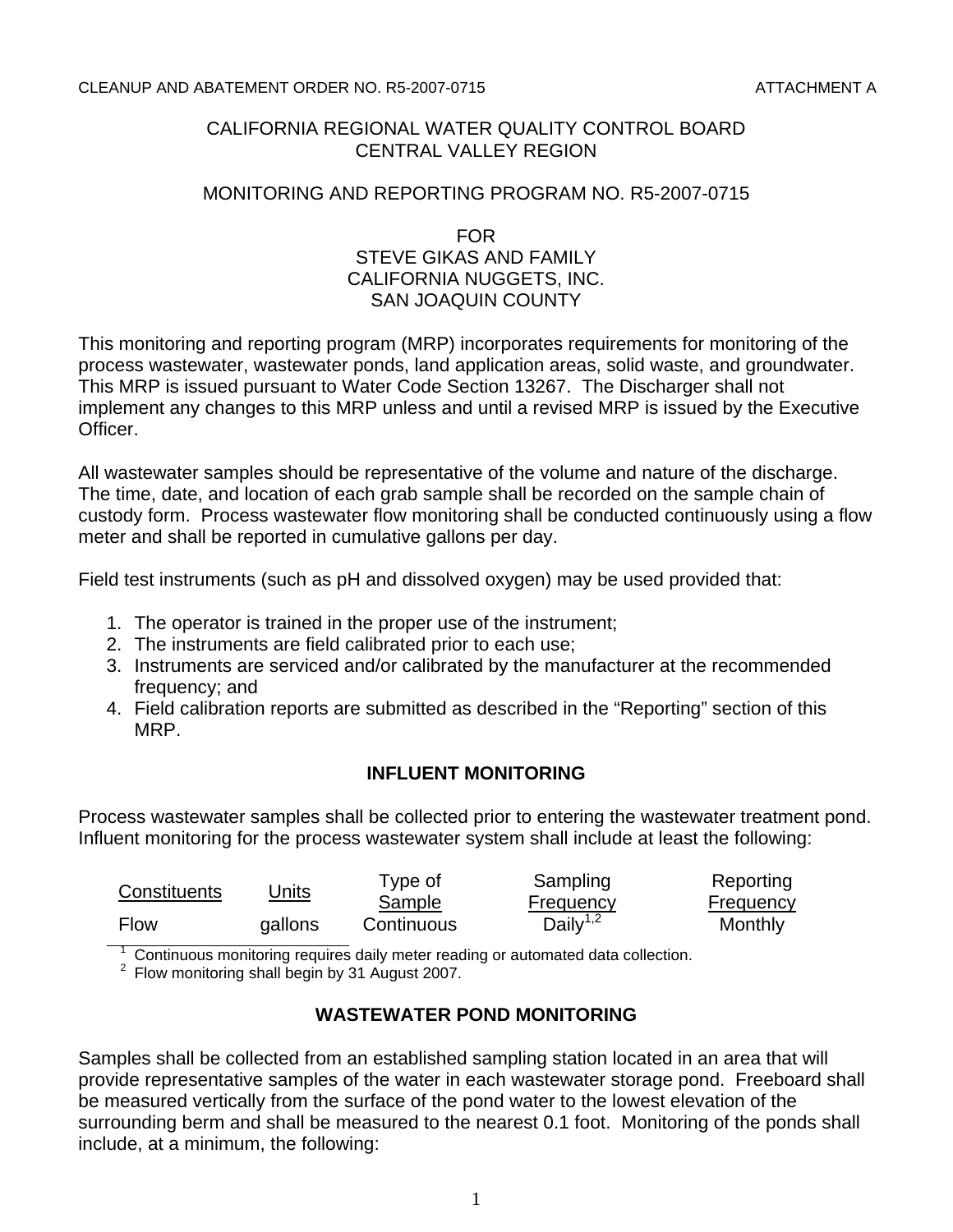1

| Constituent                   | Units            | <b>Type of Sample</b> | Sampling<br>Frequency | Reporting<br>Frequency |
|-------------------------------|------------------|-----------------------|-----------------------|------------------------|
| Dissolved Oxygen <sup>1</sup> | mq/L             | Grab                  | Weekly                | Monthly                |
| Freeboard                     | feet $(\pm 0.1)$ | Measurement           | Weekly                | Monthly                |
| pH                            | pH Units         | Grab                  | Weekly                | Monthly                |
| Odors                         | $- -$            | Observation           | Weekly                | Monthly                |

l Samples shall be collected at a depth of one foot, opposite the inlet. Samples shall be collected between 0700 and 0900 hours.

## **EFFLUENT MONITORING**

Effluent samples shall be collected from an established sampling station located in an area that will provide representative samples of the water in each wastewater storage pond. Monitoring of the ponds shall include, at a minimum, the following:

| Constituent                      | <b>Units</b> | <b>Type of Sample</b> | Sampling<br>Frequency | Reporting<br>Frequency |
|----------------------------------|--------------|-----------------------|-----------------------|------------------------|
| <b>Biochemical Oxygen Demand</b> | mg/L         | Grab                  | Monthly               | Monthly                |
| Nitrate as Nitrogen              | mg/L         | Grab                  | Monthly               | Monthly                |
| Ammonia as Nitrogen              | mg/L         | Grab                  | Monthly               | Monthly                |
| <b>Total Kjeldahl Nitrogen</b>   | mg/L         | Grab                  | Monthly               | Monthly                |
| <b>Total Dissolved Solids</b>    | mg/L         | Grab                  | Monthly               | Monthly                |
| <b>Fixed Dissolved Solids</b>    | mg/L         | Grab                  | Monthly               | Monthly                |
| <b>Sulfate</b>                   | mg/L         | Grab                  | Monthly               | Monthly                |
| Standard Minerals <sup>2</sup>   | mg/L         | Grab                  | Monthly               | Monthly                |

1 Samples shall be collected at a depth of one foot, opposite the inlet.

2 Standard Minerals shall include at least the following compounds: boron, calcium, iron, magnesium, manganese, potassium, sodium, chloride, sulfate, total alkalinity (including alkalinity series), and hardness.

#### **LAND APPLICATION AREA MONITORING**

The Discharger shall monitor the wastewater discharged to the land application area. Monitoring shall be conducted **daily during operation** and the results shall be included in the monthly monitoring report. Evidence of erosion, field saturation, runoff, or the presence of nuisance conditions shall be noted in the report. Loading rates for the land application area shall be calculated. Monitoring of the land application area shall include the following:

| Constituent                  | <u>Units</u> | Type of<br>Sample       | Sampling<br>Frequency | Reporting<br>Frequency |
|------------------------------|--------------|-------------------------|-----------------------|------------------------|
| Wastewater Flow <sup>1</sup> | Gallons      | Continuous <sup>1</sup> | Daily                 | Monthly                |
| Supplemental Irrigation Flow | Gallons      | $\text{Continuous}^1$   | Daily                 | Monthly                |
| Acreage Applied <sup>2</sup> | Acres        | Calculated              | Daily                 | Monthly                |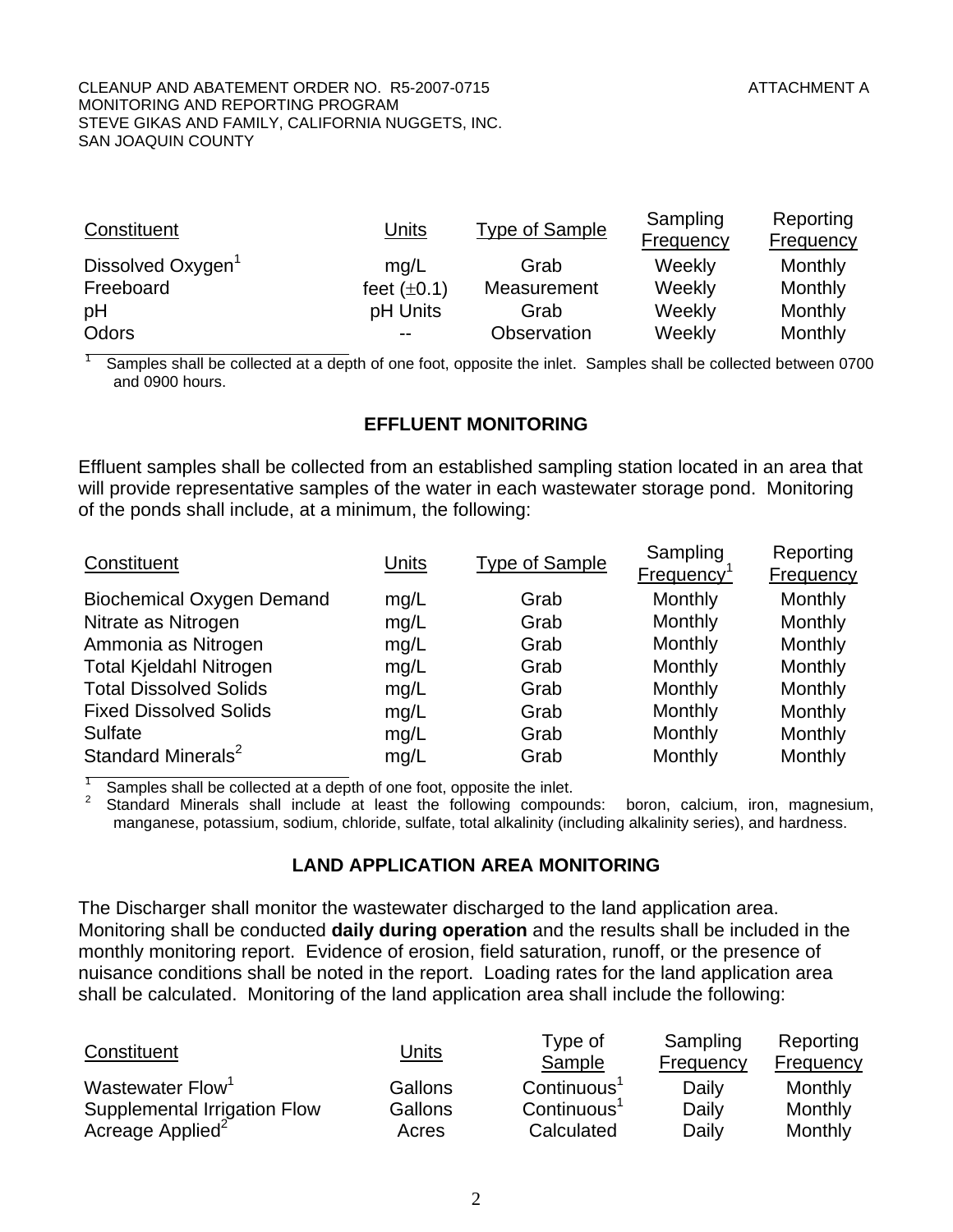#### CLEANUP AND ABATEMENT ORDER NO. R5-2007-0715 ATTACHMENT A MONITORING AND REPORTING PROGRAM STEVE GIKAS AND FAMILY, CALIFORNIA NUGGETS, INC. SAN JOAQUIN COUNTY

| Constituent                              | <b>Units</b>             | Type of<br>Sample | Sampling<br>Frequency | Reporting<br><b>Frequency</b> |
|------------------------------------------|--------------------------|-------------------|-----------------------|-------------------------------|
| <b>Application Rate</b>                  | gal/acre-day             | Calculated        | Daily                 | Monthly                       |
| <b>BOD Loading Rate</b>                  | lbs/acre·month           | Calculated        | Daily                 | Monthly                       |
| Total Nitrogen Loading Rate <sup>3</sup> | $lbs/acre \cdot month^4$ | Calculated        | Monthly               | Monthly                       |
| <b>TDS Loading Rate</b>                  | $lbs/acre \cdot month^4$ | Calculated        | Monthly               | Monthly                       |
| <b>FDS Loading Rate</b>                  | $lbs/acre \cdot month^4$ | Calculated        | Monthly               | Monthly                       |

1 Continuous monitoring requires daily meter reading or automated data collection and shall define the volume of wastewater discharged to the land application areas from the wastewater storage pond.<br>
<sup>2</sup> lead Application Area(e) in use aboll be identified by name ar number and the ecreage provided.

 Land Application Area(s) in use shall be identified by name or number and the acreage provided. If a portion of an area is used, then the acreage shall be estimated.<br><sup>3</sup> Total pitters a capital from all courses, including fartilizers and a

 $3$  Total nitrogen applied from all sources, including fertilizers and supplemental irrigation water if used.

Report monthly total and cumulative annual to date.

At least **once per week** when wastewater is being applied to the land application area, the entire application area shall be inspected to identify any equipment malfunction or other circumstance that might allow irrigation runoff to leave the area and/or create ponding conditions. A log of the inspections shall be kept at the facility and be submitted with the monthly monitoring reports. If wastewater was not applied to the land application area, then the monthly monitoring reports shall so state.

#### **SOLIDS MONITORING**

The Discharger shall record and report monthly the quantity, disposal location, and method of disposal of solids disposed of during the processing season, as well as during the off-season, if applicable. If solid waste is shipped offsite, then an estimated amount and location of disposal shall be reported in the monthly report and the hauler identified.

#### **GROUNDWATER MONITORING**

Groundwater monitoring shall commence with the third quarter 2007. Prior to construction and/or sampling of any new groundwater monitoring wells, the Discharger shall submit plans and specifications to the Board for approval. Once installed, all new wells shall be added to the monitoring network and shall be sampled and analyzed according to the schedule below. All samples shall be collected using approved EPA methods. Water table elevations shall be calculated to determine groundwater gradient and direction of flow.

Prior to sampling, the groundwater elevations shall be measured and the wells shall be purged of at least three well volumes until temperature, pH, and electrical conductivity have stabilized. Depth to groundwater shall be measured to the nearest 0.01 feet. Groundwater monitoring shall include, at a minimum, the following: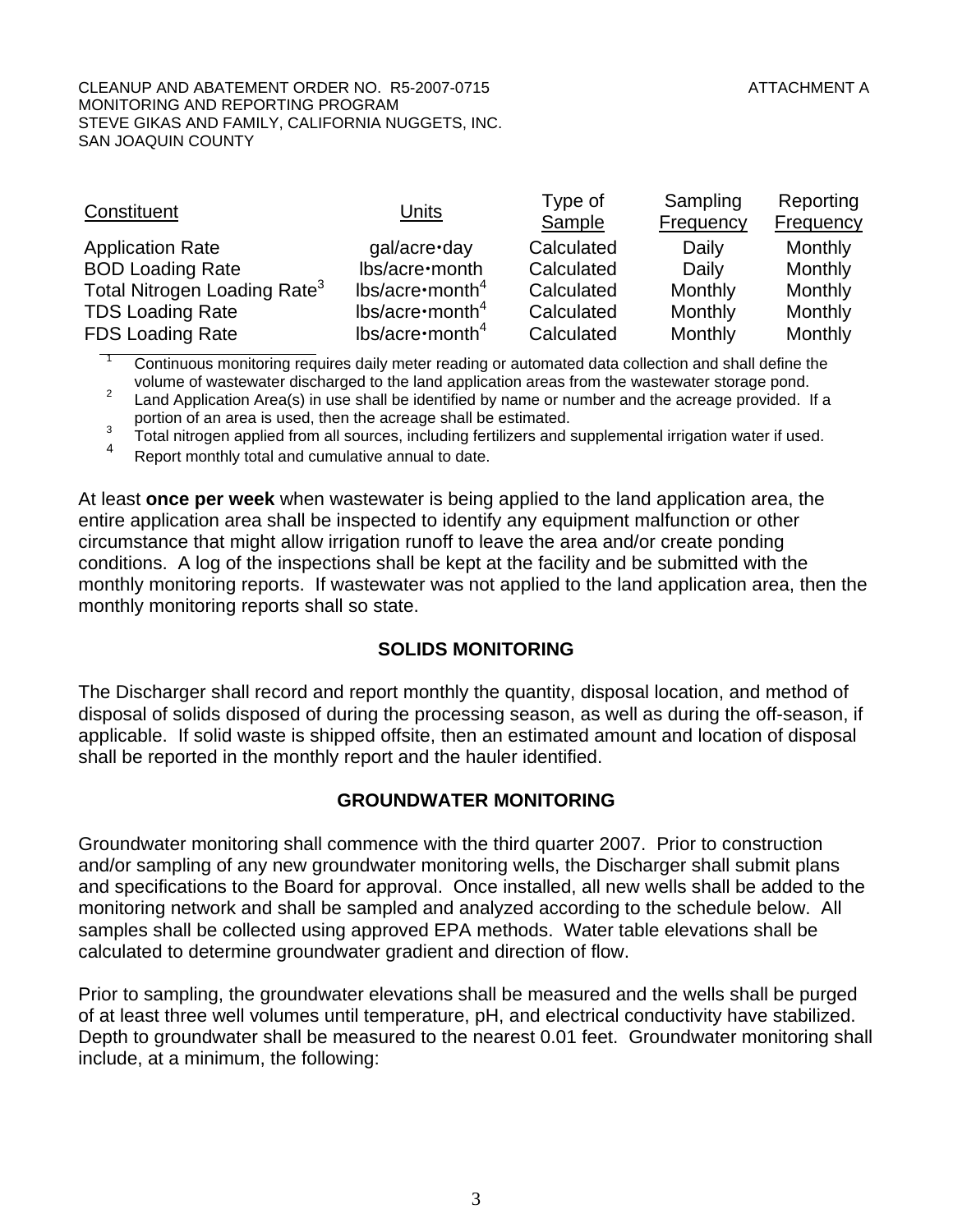#### CLEANUP AND ABATEMENT ORDER NO. R5-2007-0715 ATTACHMENT AND ATTACHMENT A MONITORING AND REPORTING PROGRAM STEVE GIKAS AND FAMILY, CALIFORNIA NUGGETS, INC. SAN JOAQUIN COUNTY

| Constituent                        | Units           | Type of     | Sampling  | Reporting              |
|------------------------------------|-----------------|-------------|-----------|------------------------|
|                                    |                 | Sample      | Frequency | Frequency <sup>3</sup> |
| Depth to Groundwater               | $\pm 0.01$ feet | Measurement | Quarterly | Quarterly              |
| Groundwater Elevation <sup>1</sup> | $\pm 0.01$ feet | Calculated  | Quarterly | Quarterly              |
| Gradient                           | feet/feet       | Calculated  | Quarterly | Quarterly              |
| <b>Gradient Direction</b>          | Degrees         | Calculated  | Quarterly | Quarterly              |
| рH                                 | pH units        | Grab        | Quarterly | Quarterly              |
| Nitrate as Nitrogen                | mg/L            | Grab        | Quarterly | Quarterly              |
| <b>Total Kjeldahl Nitrogen</b>     | mg/L            | Grab        | Quarterly | Quarterly              |
| <b>Total Dissolved Solids</b>      | mg/L            | Grab        | Quarterly | Quarterly              |
| <b>Fixed Dissolved Solids</b>      | mg/L            | Grab        | Quarterly | Quarterly              |
| Standard Minerals <sup>2</sup>     | mg/L            | Grab        | Quarterly | Quarterly              |

1 Groundwater elevation shall be determined based on depth-to-water measurements from a surveyed measuring point elevation on the well.

 Standard Minerals shall include at least the following compounds: boron, calcium, iron, magnesium, manganese, potassium, sodium, chloride, sulfate, total alkalinity (including alkalinity series), and hardness.

Beginning with the third quarter, 2007.

## **REPORTING**

In reporting monitoring data, the Discharger shall arrange the data in tabular form so that the date, sample type (e.g., influent monitoring, groundwater monitoring well, etc.), and reported analytical result for each sample are readily discernible. The data shall be summarized in such a manner to clearly illustrate compliance with waste discharge requirements and spatial or temporal trends, as applicable. The results of any monitoring done more frequently than required at the locations specified in the Monitoring and Reporting Program shall be reported in the next scheduled monitoring report.

As required by the California Business and Professions Code Sections 6735, 7835, and 7835.1, all groundwater monitoring reports shall be prepared under the direct supervision of a registered professional engineer or geologist and signed by the registered professional.

## **A. Monthly Monitoring Reports**

Monthly reports shall be submitted to the Regional Board by the **1st day of the second month** following the end of the reporting period (i.e. the January monthly report is due by 1 March). The monthly reports shall include the following:

- 1. Results of influent, wastewater storage pond, land application area, and solids monitoring;
- 2. A comparison of monitoring data to the discharge specifications and an explanation of any violation of those requirements. Data shall be presented in tabular format;
- 3. If requested by staff, copies of laboratory analytical report(s);
- 4. A calibration log verifying calibration of all hand held monitoring instruments and devices used to comply with the prescribed monitoring program;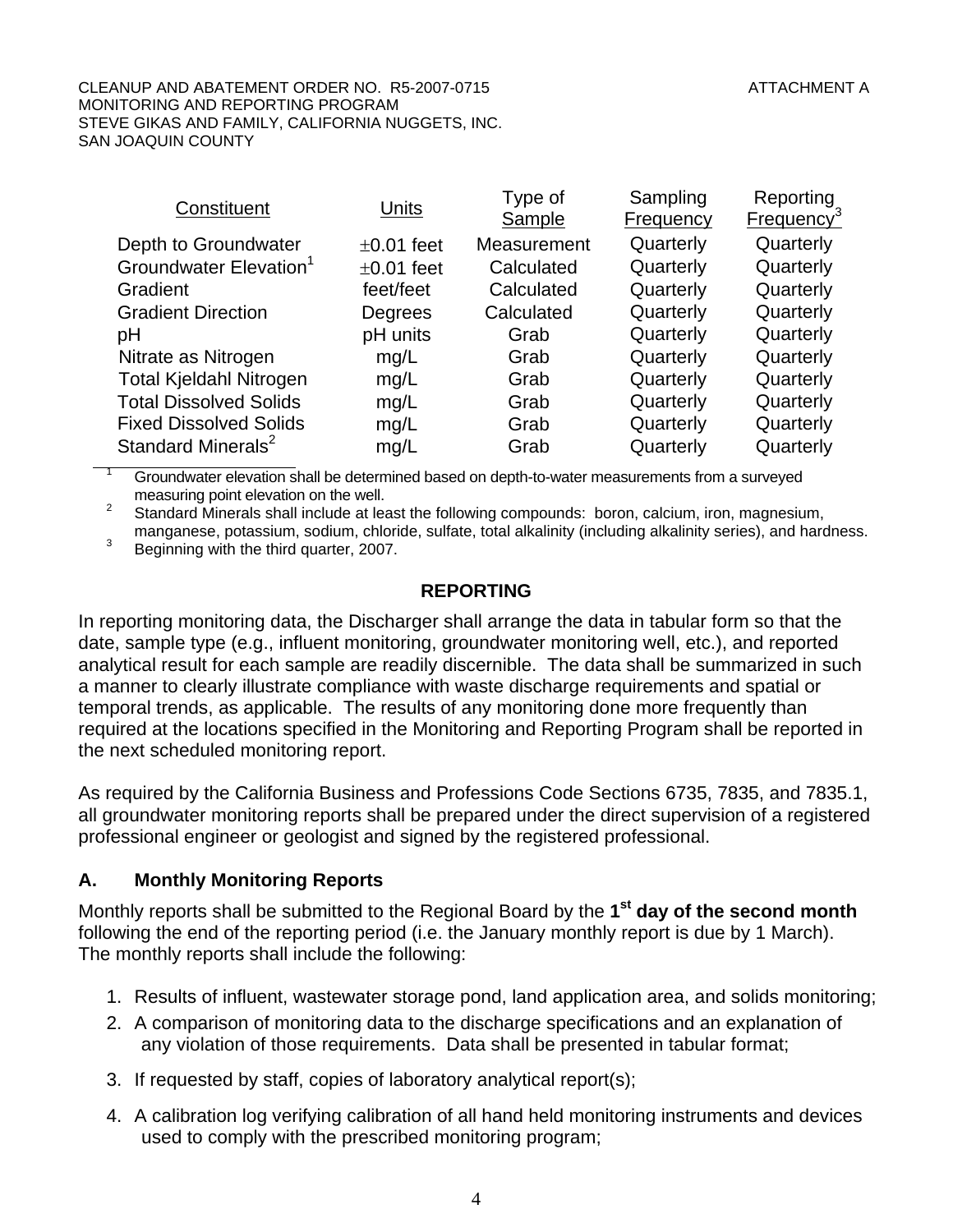CLEANUP AND ABATEMENT ORDER NO. R5-2007-0715 ATTACHMENT A MONITORING AND REPORTING PROGRAM STEVE GIKAS AND FAMILY, CALIFORNIA NUGGETS, INC. SAN JOAQUIN COUNTY

- 5. The cumulative volume of wastewater generated during the year to date;
- 6. The total pounds of total dissolved solids and fixed dissolved solids (year to date) that have been applied to the land application area, as calculated from the sum of monthly loadings; and
- 7. The total pounds of nitrogen (year to date, from all sources including fertilizer) applied to the land application area as calculated from the sum of monthly loadings.

# **B. Quarterly Report**

Beginning with the third quarter 2007, the Discharger shall establish a quarterly sampling schedule for groundwater monitoring such that samples are obtained approximately every three months. Quarterly monitoring reports shall be submitted to the Regional Board by the **1st day of**  the second month after the quarter (i.e. the January-March quarter is due by May 1<sup>st</sup>) each year. The Quarterly Report shall include the following:

- 1. Results of groundwater monitoring;
- 2. A narrative description of all preparatory, monitoring, sampling, and analytical testing activities for the groundwater monitoring. The narrative shall be sufficiently detailed to verify compliance with the WDR, this MRP, and the Standard Provisions and Reporting Requirements. The narrative shall be supported by field logs for each well documenting depth to groundwater; parameters measured before, during, and after purging; method of purging; calculation of casing volume; and total volume of water purged;
- 3. Calculation of groundwater elevations, an assessment of groundwater flow direction and gradient on the date of measurement, comparison of previous flow direction and gradient data, and discussion of seasonal trends if any;
- 4. A narrative discussion of the analytical results for all groundwater locations monitored including spatial and temporal tends, with reference to summary data tables, graphs, and appended analytical reports (as applicable);
- 5. A comparison of monitoring data to the groundwater limitations and an explanation of any violation of those requirements;
- 6. Summary data tables of historical and current water table elevations and analytical results;
- 7. A scaled map showing relevant structures and features of the facility, the locations of monitoring wells and any other sampling stations, and groundwater elevation contours referenced to mean sea level datum; and
- 8. Copies of laboratory analytical report(s) for groundwater monitoring.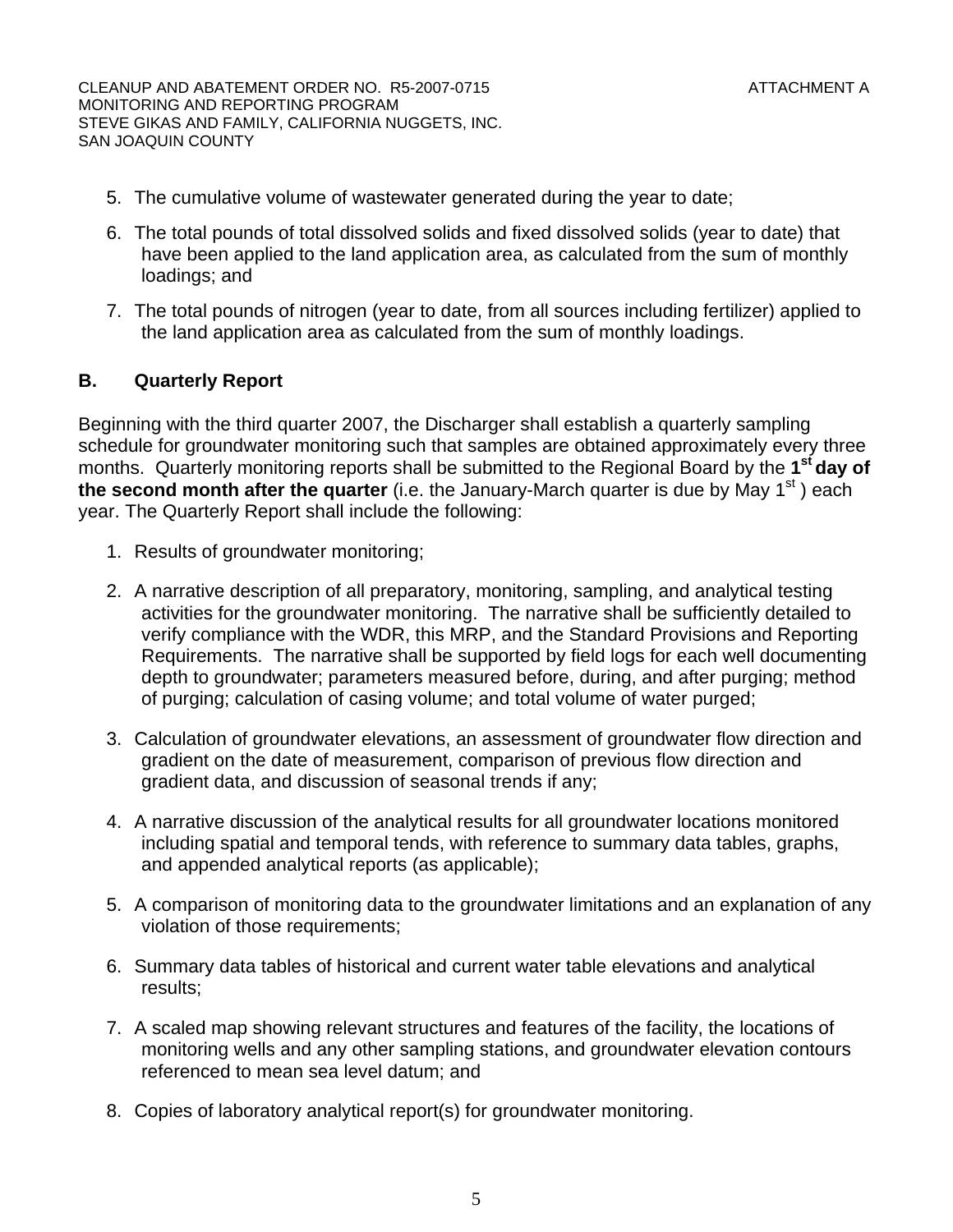CLEANUP AND ABATEMENT ORDER NO. R5-2007-0715 ATTACHMENT AND ATTACHMENT A MONITORING AND REPORTING PROGRAM STEVE GIKAS AND FAMILY, CALIFORNIA NUGGETS, INC. SAN JOAQUIN COUNTY

#### **C. Annual Report**

Annual Report shall be prepared as the December monthly monitoring report. The Annual Report shall be submitted to the Regional Board by **1 February** each year. In addition to the data normally presented, the Annual Report shall include the following:

- 1. The contents of a regular December monthly monitoring report;
- 2. The contents of the regular quarterly monitoring report for the last quarter of the year;
- 3. If requested by staff, tabular and graphical summaries of all data collected during the year;
- 4. Tabular and graphical summaries of historical monthly total loading rates for wastewater generation, process water used for irrigation (hydraulic loading in gallons and inches), total nitrogen, and total dissolved solids.
- 5. An evaluation of the effectiveness of the past year's wastewater application operation in terms of odor control and groundwater protection, including consideration of application management practices (i.e.: waste constituent and hydraulic loadings, application cycles, drying times, and cropping practices), and groundwater monitoring data;
- 6. A summary of the quantity of solid waste generated and disposed of;
- 7. An evaluation of the groundwater quality beneath the land application area;
- 8. Estimated flows for the next calendar year;
- 9. A discussion of any data gaps and potential deficiencies/redundancies in the monitoring system or reporting program.

A letter transmitting the self-monitoring reports shall accompany each report. Such a letter shall include a discussion of operation or facility modifications. The transmittal letter shall contain a statement by the discharger, or the discharger's authorized agent, under penalty of perjury, that to the best of the signer's knowledge the report is true, accurate and complete.

The Discharger shall implement the above monitoring program as of the date of this Order.

Ordered by: <u>Channel Channel Channel Standard by</u> PAMELA C. CREEDON, Executive Officer

 14 June 2007 (Date)

TRO: 6/13/07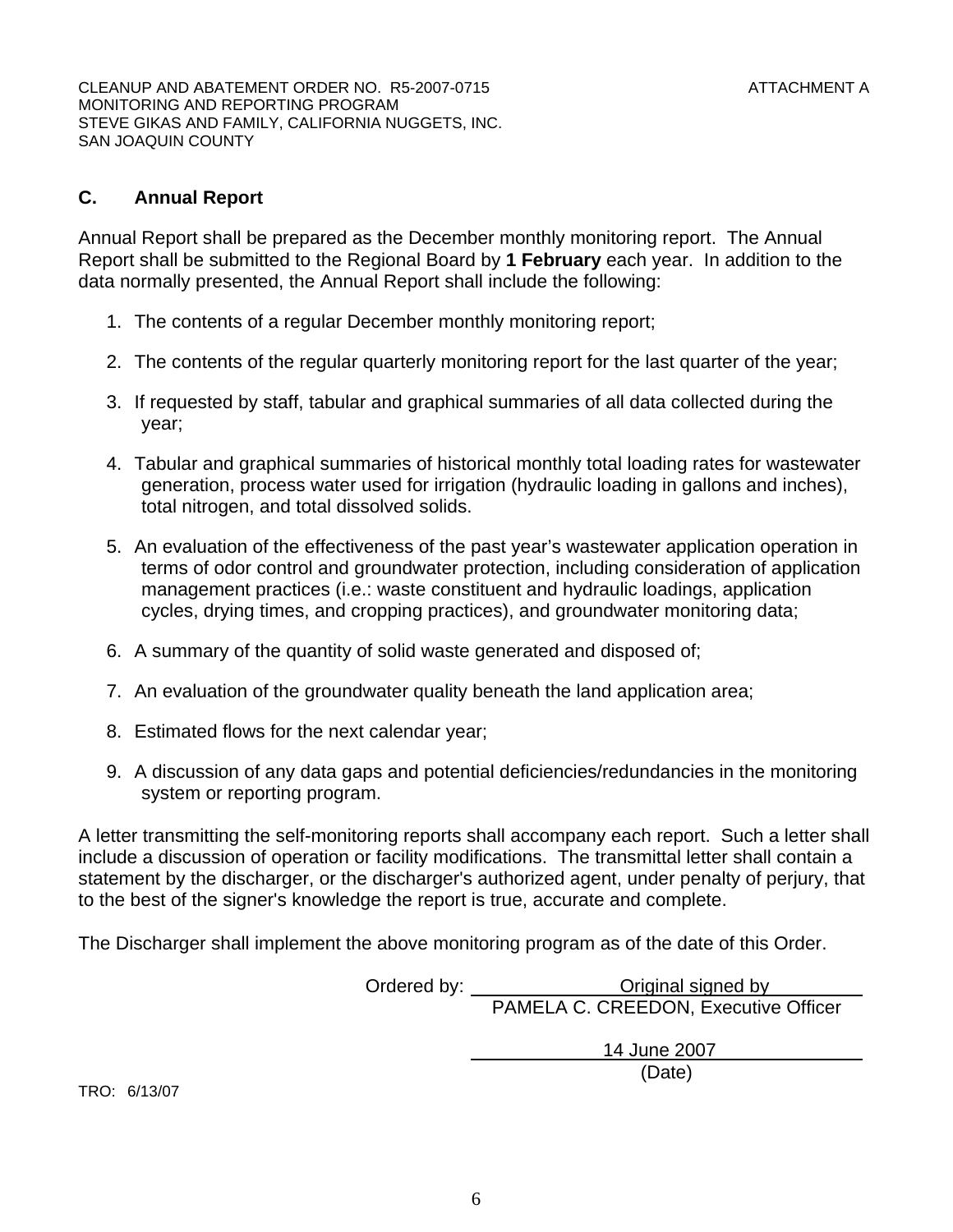# ADDITIONAL INFORMATION REQUIREMENTS REPORT OF WASTE DISCHARGE ADDENDUM

Please provide additional information on the description of site conditions provided in the Report of Waste Discharge.

- 1. With respect to the processing facility and operations, please provide additional information on the following topics:
	- a. How many tons of almonds and corn are processed yearly?
	- b. How are the solids generated in processing collected, stored, and disposed of?
	- c. How is the waste soybean oil stored and disposed of?
	- d. Does processing occur year round? Are products awaiting processing stored dry or in solutions? If stored in solutions, describe the solution.
	- e. Provide construction details on all site groundwater wells (do not provide information on the groundwater monitoring network Wells MW-1 through MW-4).
- 2. With respect to the sources of wastewater at the facility, please provide additional information on the following topics:
	- a. A list of chemicals used on site for processing, cleaning, and sanitation. If the chemical name doesn't indicate its chemical makeup, provide a Material Safety Data Sheet or other information that provides adequate information to allow determination of waste constituents that might be generated from the product. For each chemical provide an estimate of the amount used annually.
	- b. What is the source of hot water at the site. Does a boiler exist on-site?
	- c. Are flumes used to move product through the facility?
	- d. What sanitization agents are used at the facility?
	- e. Is rinse water, flume water, or other water that comes into contact with the food product chlorinated? If so, what is the target concentration of the chlorine? If applicable, is wastewater dechlorinated prior to discharge?
- 3. With respect to the amount of wastewater generated at the facility, please provide additional information on the following topics:
	- a. The assumptions used when calculating the stormwater runoff for the purpose of preparing the water balance.
	- b. Please describe how wastewater is recycled at the facility and the effect recycling has on the wastewater quality and amount of wastewater discharged.
	- c. Where is the site septic tank and leachfield located?
- 4. With respect to the wastewater storage ponds, please provide additional information on the following topics:
	- a. A description of the materials planned for lining the wastewater storage ponds.
	- b. Provide the approximate storage capacity of the wastewater ponds as they presently exist.
	- c. A description of the piping arrangements for the wastewater ponds as they exist and as planned in improvements.